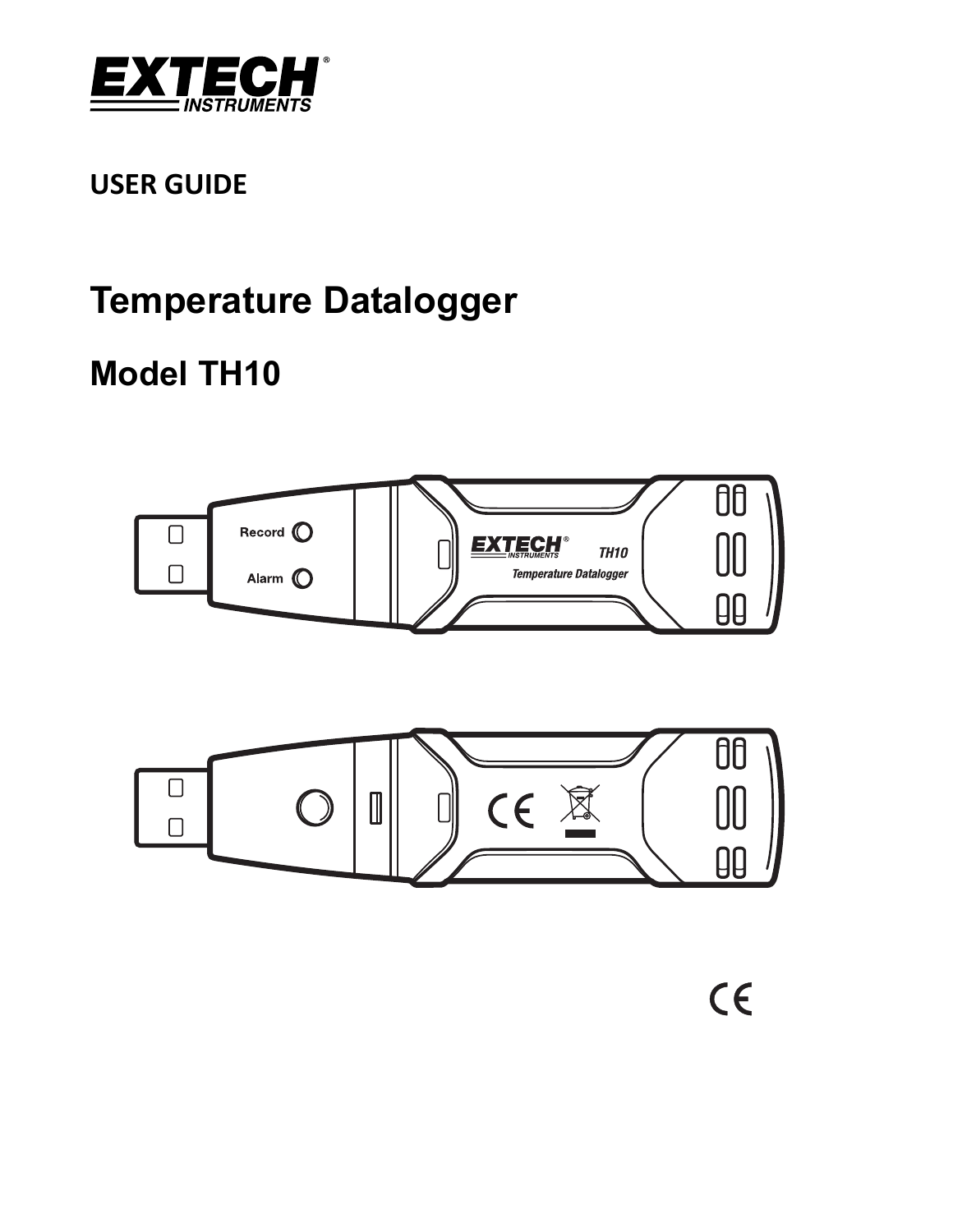#### *Introduction*

Congratulations on your purchase of the Temperature Datalogger. This datalogger measures and stores up to 32,000 temperature readings. The user can easily set up the logging rate, high/low alarm and start-mode, and download the stored data by plugging the module into a PC's USB port and running the supplied PC software. Temperature data can then be graphed, printed, and exported to other applications. The data logger is supplied with a long-life lithium battery, which can typically allow logging for one year. This meter is shipped fully tested and calibrated and, with proper use, will provide years of reliable service

#### *Features*

- **Memory for 32,000 readings**
- Selectable data sampling rate: 2s, 5s, 10s, 30s, 1m, 5m, 10m, 30m, 1hr, 2hr, 3hr, 6hr, 12hr, 24hr
- **Status Indication via Yellow LED and Green LED**
- **USB Interface for Set-up and Data Download**
- **User-Programmable Alarm Thresholds for Temperature**
- Analysis software used to view graph
- Long battery life

#### *Description*

- 1. Protective cover
- 2. USB connector to PC port
- 3. Start button
- 4. Temperature sensor
- 5. Alarm LED (yellow)
- 6. Record LED (green)
- 7. Mounting clip

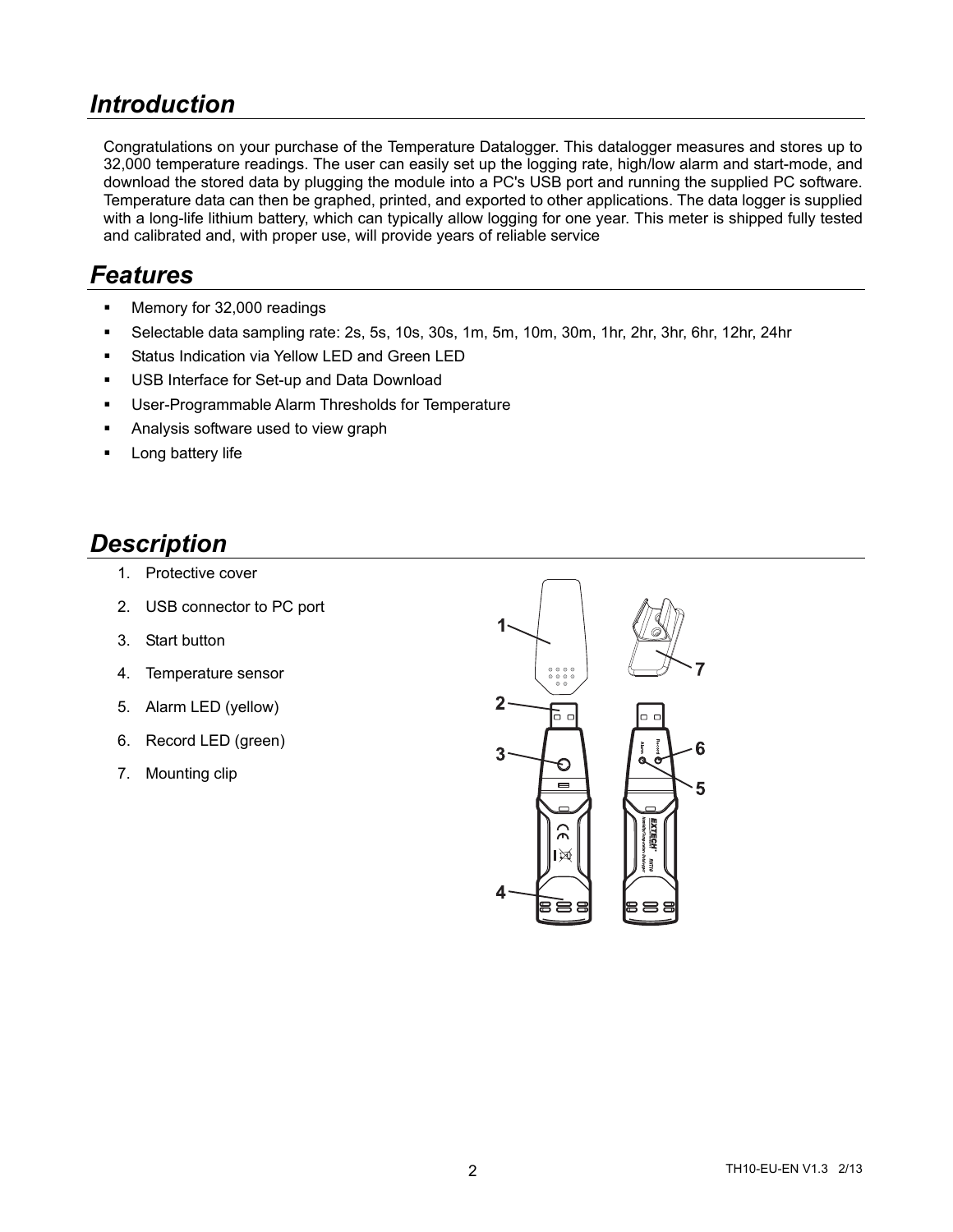#### *Installing the Software*

Install the supplied Windows PC Datalogger Software by placing the supplied program disk in the PC's CD-ROM drive. If the installation program does not automatically open and provide on-screen prompts, open and browse the CD-ROM drive, then find and double-click on the SETUP.EXE file included on the program disk. Follow the on-screen prompts to complete the installation.

Before running the graphing software, please connect the TH10 to the PC and install the USB Driver software as described in the software help file.



#### *TH10 LED Status Guide*

\* To save power, the TH10's LED flashing cycle can be changed to 20s or 30s via the supplied software.

To save power, alarm LEDs for temperature can be disabled via the supplied software.

† When the battery is low, all operations will be disabled automatically. NOTE: Logging automatically stops when the battery weakens (logged data will be retained). The supplied software is required to restart logging and to download logged data.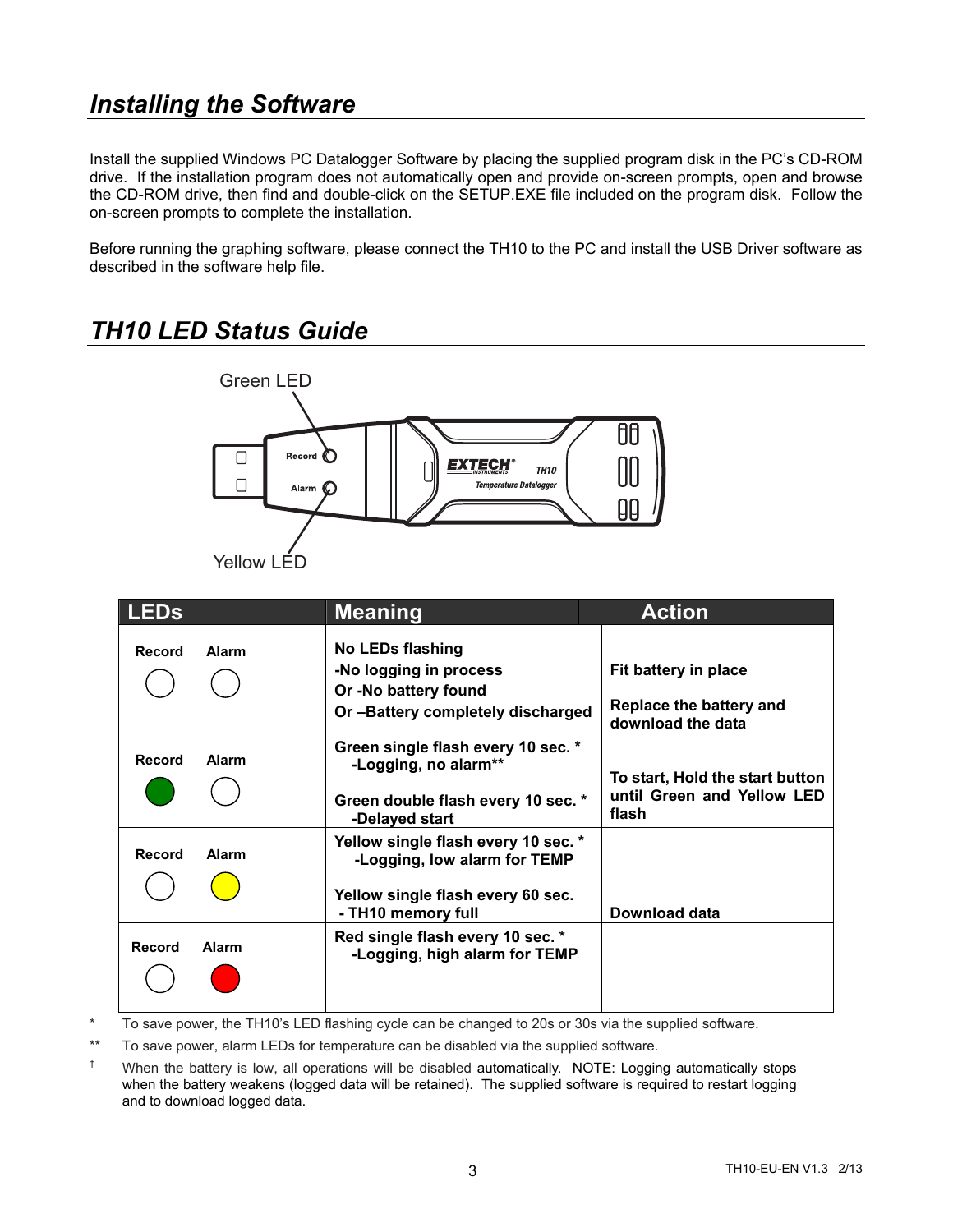### *Specifications*

| <b>Temperature</b>           | <b>Overall Range</b>                                                              | -40 to 70 <sup>o</sup> C (-40 to 158 <sup>o</sup> F) |
|------------------------------|-----------------------------------------------------------------------------------|------------------------------------------------------|
|                              | Accuracy (-40 to -10 and +40 to +70 $^{\circ}$ C)                                 | $\pm 2^{\circ}$ C                                    |
|                              | Accuracy $(-10 \text{ to } +40^{\circ} \text{C})$                                 | $±1^{\circ}C$                                        |
|                              | Accuracy (-40 to +14 and 104 to $158^{\circ}F$ )                                  | $±3.6^{\circ}F$                                      |
|                              | Accuracy $(+14 \text{ to } 104^{\circ}F)$                                         | $±1.8^{\circ}F$                                      |
| Logging rate                 | Selectable sampling interval: From 2 seconds up to 24 hours                       |                                                      |
| <b>Operating temperature</b> | -35 to 80 $^{\circ}$ C (-31 to 176 $^{\circ}$ F)                                  |                                                      |
| <b>Battery type</b>          | 3.6V Lithium (1/2 AA) (SAFT LS14250, Tadiran TL-5101 or equivalent)               |                                                      |
| <b>Battery life</b>          | 1 year (typ.) depending on logging rate, ambient temperature, & use of Alarm LEDs |                                                      |
| Dimensions/Weight            | 101x25x23mm (4x1x.9") / 172g (6oz)                                                |                                                      |